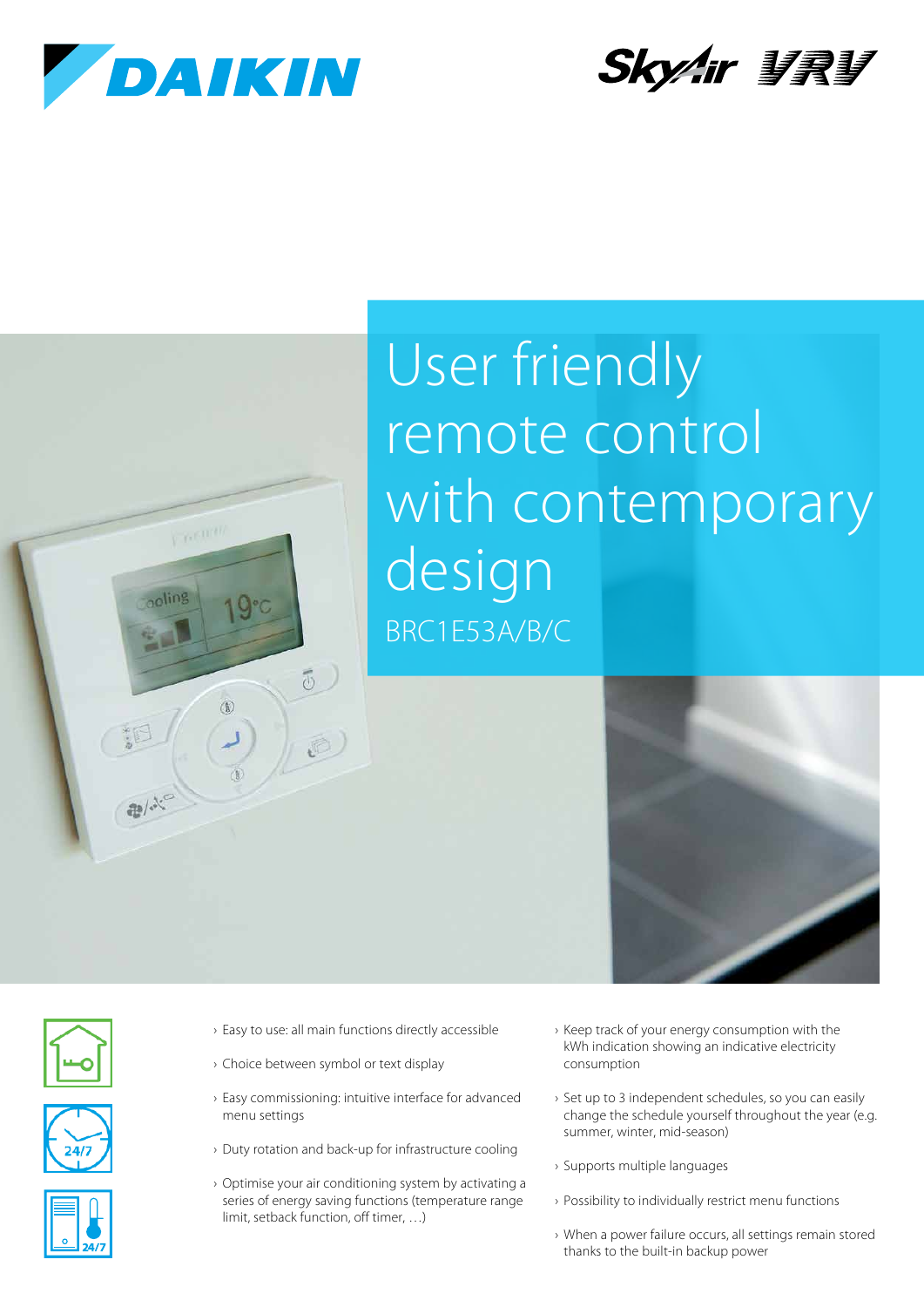# User-friendly remote control

This remote control is engineered to maximise

efficiency while improving your comfort

## Energy efficiency

#### **Innovative energy savings reduce your runningcost**

- › Energy saving functions are automatically Integrated
- › Demand control(1) decreases power consumption by 40%-70% when other larger appliances are switched on
- › Unit adjusts or turns off automatically when no one is in the room, resulting in up to 27% lower running costs
- › Temperature range limits avoid excessive heating and cooling
- › Setback function maintains indoor temperature between a minimum and maximum temperature during absence
- › Automatic set point reset of a preset period of time
- › Off-timer controls reduce unnecessary consumption

#### **kWh indication keeps track of your consumption(2)**

› The kWh indication shows an indicative electricity consumption of the last day/week/ month/year



(1) Only available on Seasonal Smart RZQG-L, RZAQ and Seasonal classic RZQSG-L (2) For Sky Air FBQ-D, FCQG and FCQHG pair combinations only (3) Rotation interval can be set from 6h, 12h, 24h, 72h, 96h, weekly

## **Reliability**

#### **Duty rotation**

 $\rightarrow$  After a certain period<sup>(3)</sup> of time, the operating unit will go into standby and the standby unit will take over, increasing lifetime of the system



[1 BRC1E53\* per group of max 16 systems] 1 unit in standby per group of max 16

| <b>Duty rotation</b><br>compatibility | Modelname | <b>Availability</b> |
|---------------------------------------|-----------|---------------------|
| Conceiled ceiling system              | FBO-D*    | Available           |
| Wall mounted system                   | FAO-C9*   | May 2016            |
| Ceiling suspended system              | FHO-CB*   | May 2016            |



#### **Back-up operation**

BRC1E53\*

- › If one unit fails, the other unit will automatically start
- › Permanent storage of settings and backup power for clock for at least 48 hours

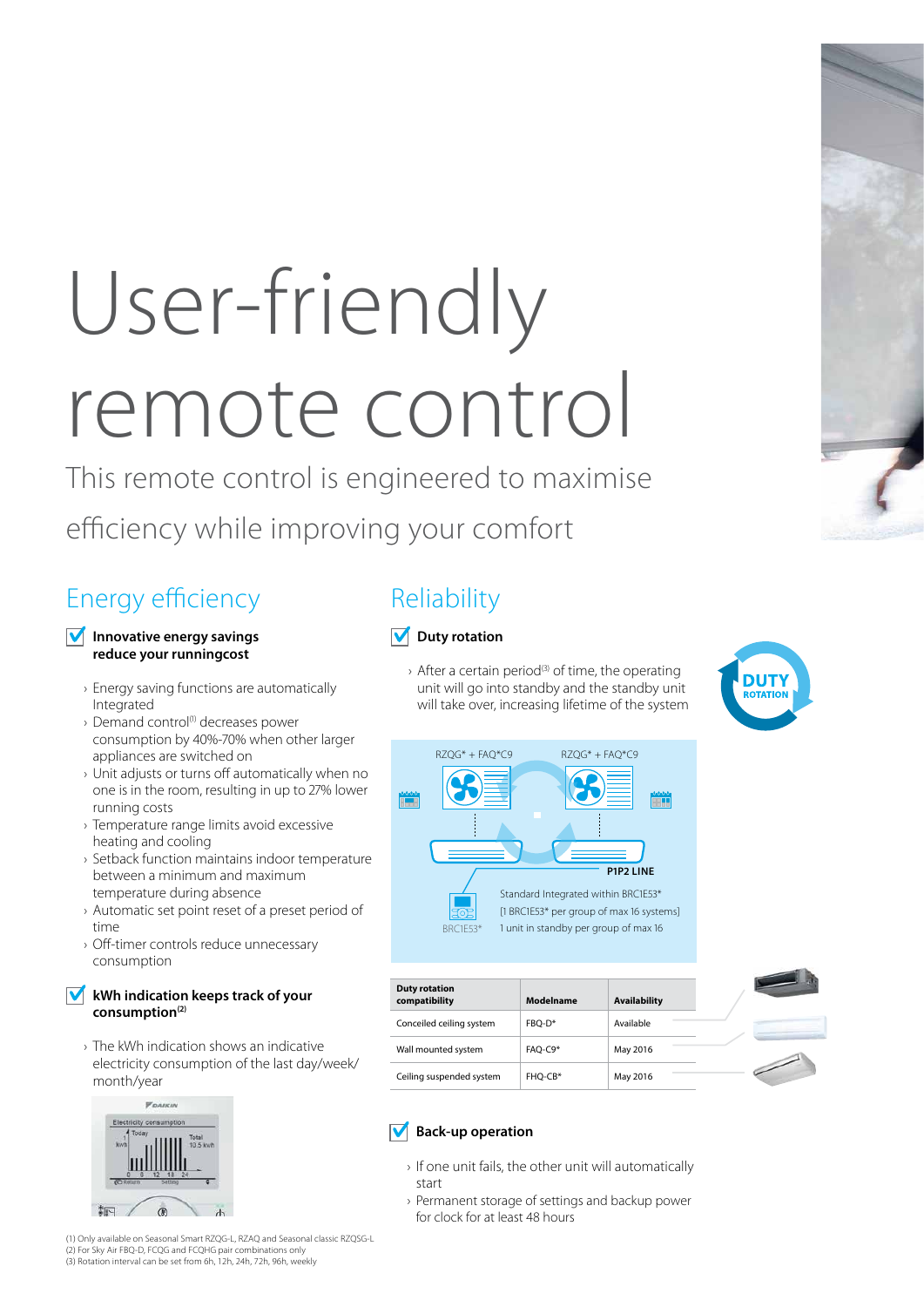Optimise your air conditioning system by activating a series of energy saving functions

## Comfort

#### $\sqrt{\phantom{a}}$  Flexible scheduling

- › up to 3 different schedules can be set (e.g. summer, winter, mid season)
- › Holiday function

### User-friendly

#### **Main functions are directly accessible**

- › Large buttons and arrow keys for easy operation
- › Basic settings are intuitively operated
- › Clear menu list with functions

#### **Choice between symbol or text display**

- › Depending on the application, you can choose between 4 different display or text options
- › Available with standard information and detailed information

#### **Standard display**



**Detailed display**



#### **V** Quiet mode

.......... ................

> › Reduces outdoor unit sound for example during night time

#### **V** Clear, graphic user interface

› The display gives an explanation of each setting for easy operation and navigation



#### *M* Supports multiple languages

- › BRC1E53A: English, German, French, Dutch, Spanish, Italian, Portuguese
- › BRC1E53B: English, Czech, Croatian, Hungarian, Romanian, Slovenian, Bulgarian
- › BRC1E53C: English, Greek, Russian, Turkish, Hungarian, Slovak, Albanian